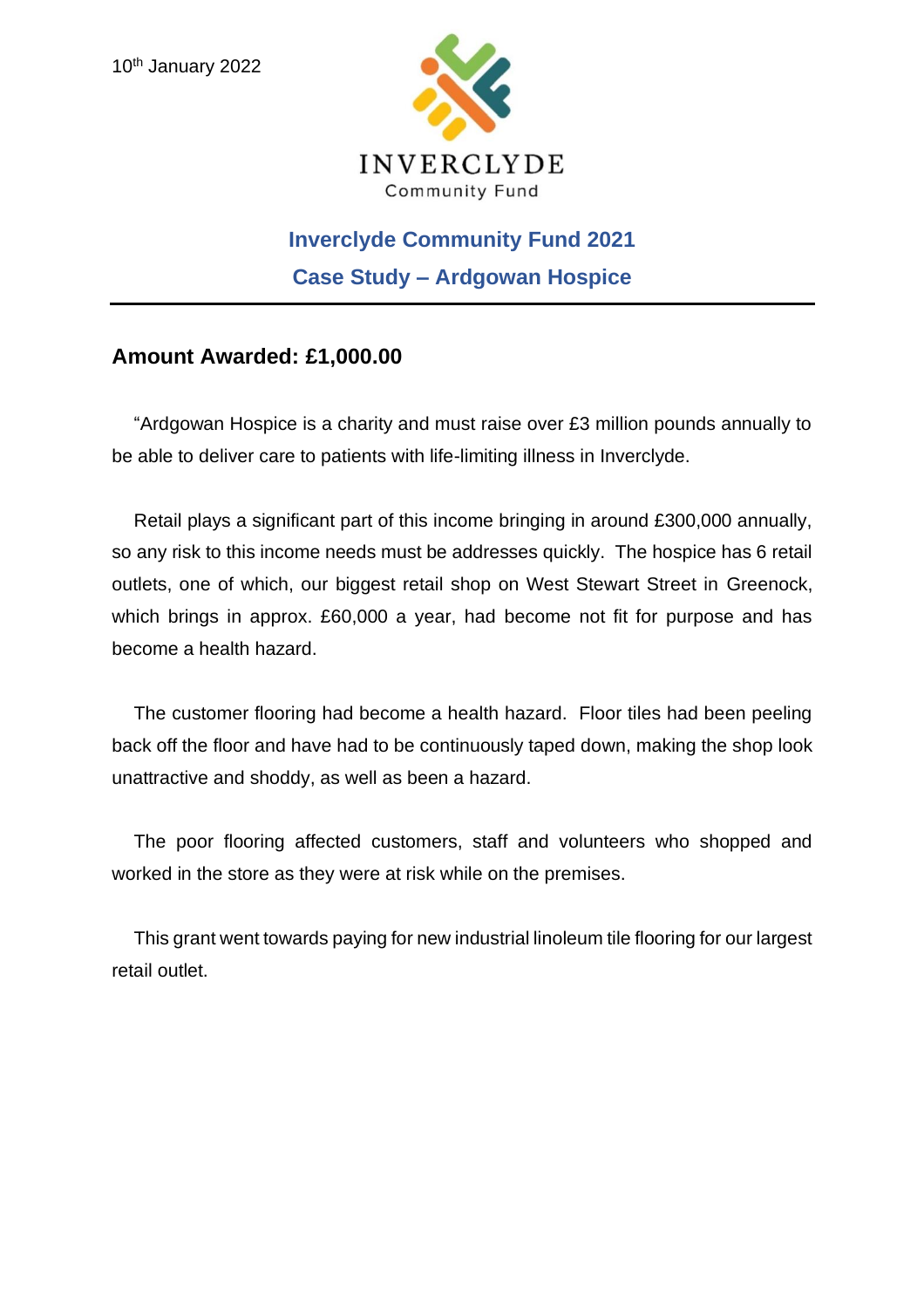

#### **BEFORE:**



The grants was spent on the purchase and fitting of new floor tiles for the shop and here are some photos of the resurfaced shop:

### **AFTER:**